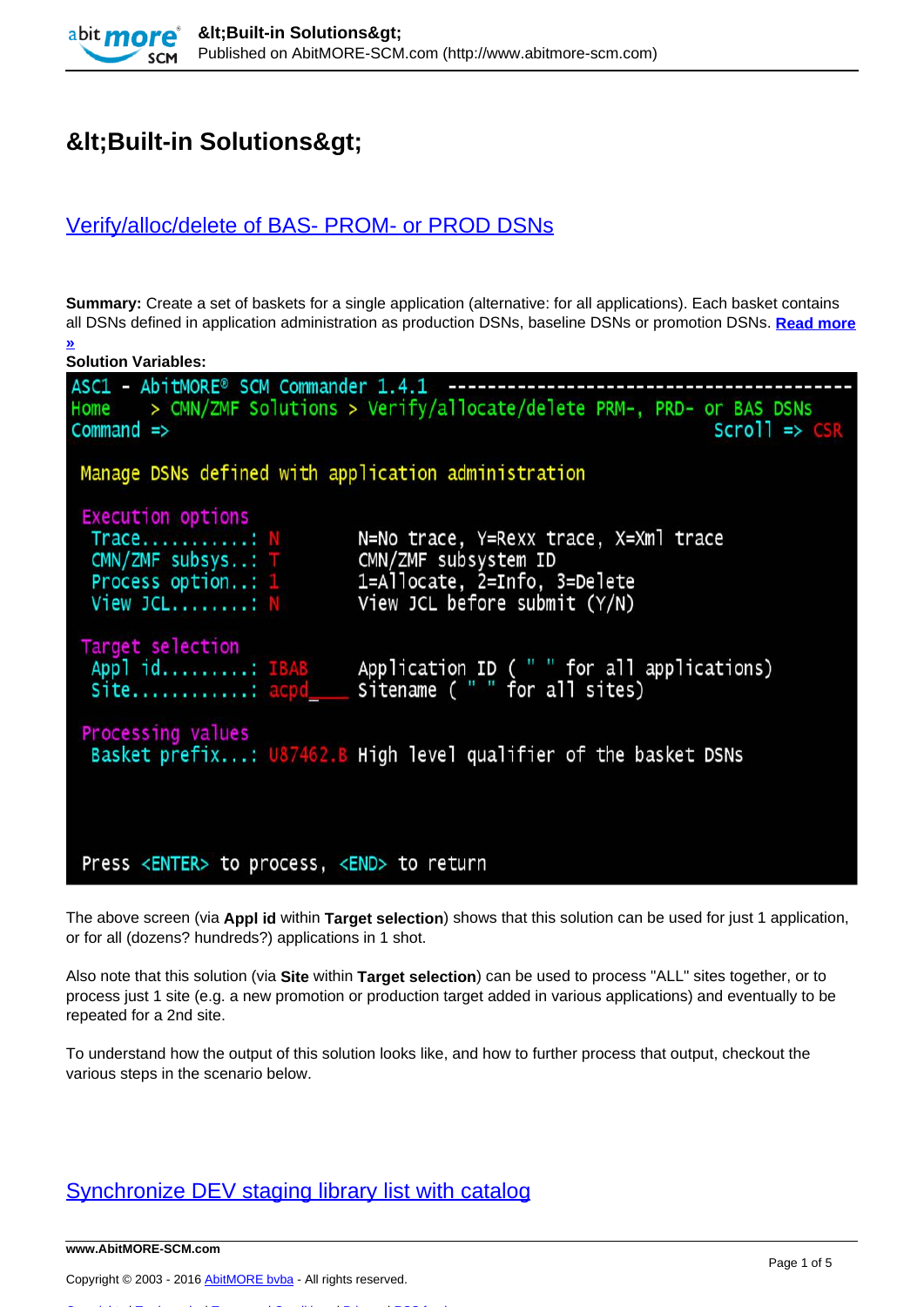

**Summary:** Verify and correct discrepancies between the zOS catalog and the staging DSNs registered in CMNPMAST as allocated. **[Read more »](http://www.abitmore-scm.com/products/commander/builtin-solutions/ascz0103)**

| <b>Solution Variables:</b>                                                       |                                                                                                                  |
|----------------------------------------------------------------------------------|------------------------------------------------------------------------------------------------------------------|
| ASC1 - AbitMORE® SCM Commander 1.4.1 ------------------<br>$command \Rightarrow$ | Home $\rightarrow$ CMN/ZMF Solutions $>$ Synchronize (dev) staging libs with catalog<br>$Scrol1 \Rightarrow CSR$ |
|                                                                                  | Synchronize the package development staging library list with the catalog                                        |
| <b>Execution options</b><br>Trace: N<br>CMN/ZMF subsys: T                        | N=No trace, Y=Rexx trace, X=Xml trace<br>CMN/ZMF subsystem ID                                                    |
| Target selection<br>Package id/mask.: *_______                                   | Pkg ID, pkg mask or appl mask ( $*$ for all)                                                                     |
|                                                                                  |                                                                                                                  |
|                                                                                  |                                                                                                                  |
| Press <enter> to process, <end> to return</end></enter>                          |                                                                                                                  |

# [Recreate xNode DSNs for selected frozen pkgs](http://www.abitmore-scm.com/products/commander/builtin-solutions/ascz0051)

**Summary:** Submit a request to recreate the X-node DSNs for all frozen packages, optionally limited to only those packages that contain components of a specific library type. **[Read more »](http://www.abitmore-scm.com/products/commander/builtin-solutions/ascz0051) Solution Variables:** 

[Copyrights](http://www.abitmore-scm.com/legal/copyrights) | [Trademarks](http://www.abitmore-scm.com/legal/trademarks) | [Terms and Conditions](http://www.abitmore-scm.com/legal/terms) | [Privacy](http://www.abitmore-scm.com/legal/privacy) | [RSS feeds](http://www.abitmore-scm.com/rss.xml)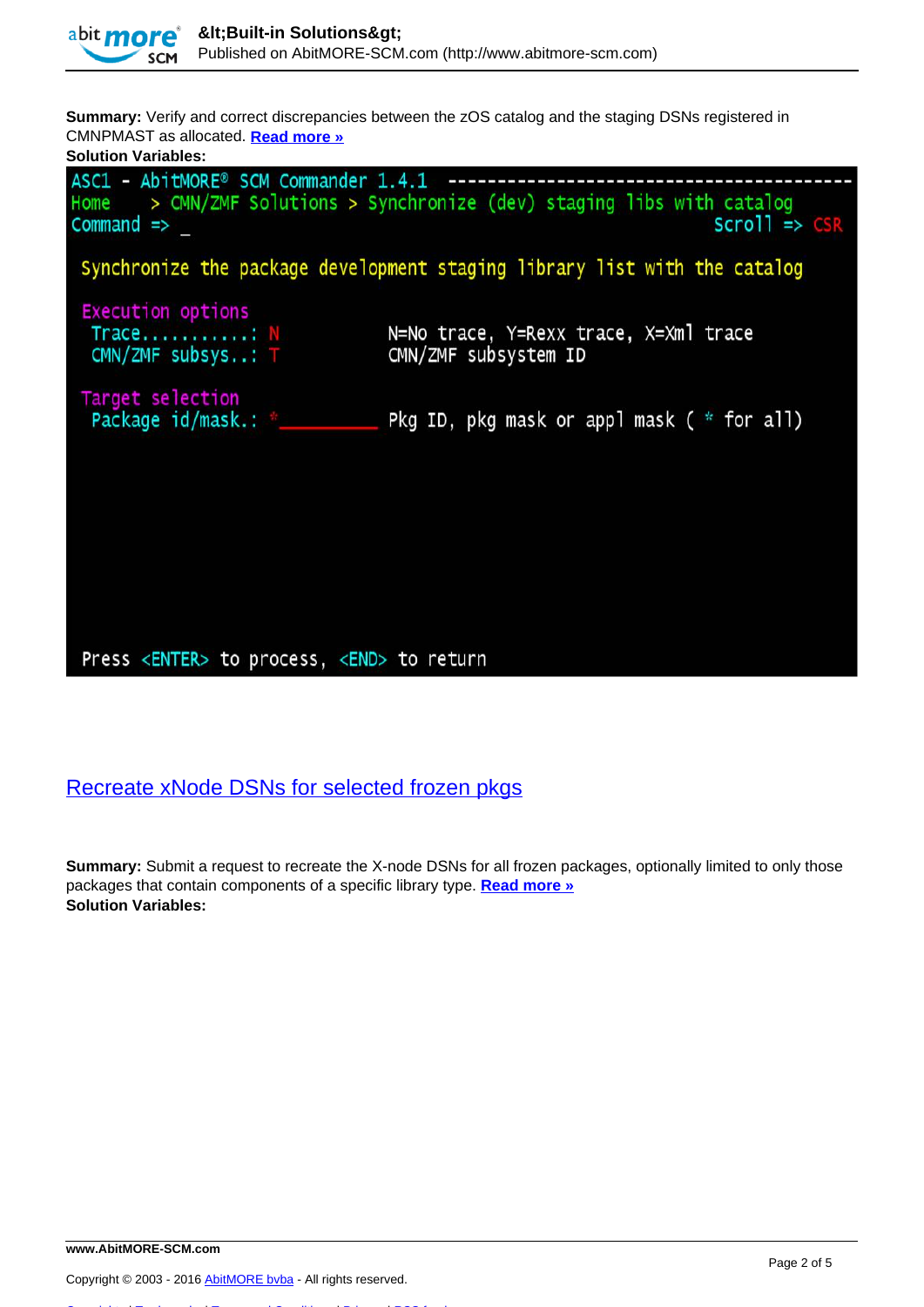

| ASC1 - AbitMORE® SCM Commander 1.4.1<br>Home<br>$Command \Rightarrow$    | > CMN/ZMF Solutions > Recreate Xnode DSN for a list of frozen packages<br>$Scrol1 \Rightarrow CSR$ |
|--------------------------------------------------------------------------|----------------------------------------------------------------------------------------------------|
| Recreate X. Node data set of frozen packages                             |                                                                                                    |
| <b>Execution options</b><br>Trace: N<br>CMN/ZMF subsys: t<br>View JCL: N | N=No trace, Y=Rexx trace, X=Xml trace<br>CMN/ZMF subsystem ID<br>View JCL before submit (Y/N)      |
| Target selection<br>Package id/mask.: __________<br>Library type: PSB    | Pkg ID, pkg mask or appl mask(" " for all)<br>Component library type (" " for all)                 |

#### Press <ENTER> to process, <END> to return

# [Change the creator Id of a package](http://www.abitmore-scm.com/products/commander/builtin-solutions/ascz0011)

**Summary:** Change the creator ID of a change package to another userid, something that is typically done for none-BAS packages created by somebody who left the company. **[Read more »](http://www.abitmore-scm.com/products/commander/builtin-solutions/ascz0011) Solution Variables:** 

[Copyrights](http://www.abitmore-scm.com/legal/copyrights) | [Trademarks](http://www.abitmore-scm.com/legal/trademarks) | [Terms and Conditions](http://www.abitmore-scm.com/legal/terms) | [Privacy](http://www.abitmore-scm.com/legal/privacy) | [RSS feeds](http://www.abitmore-scm.com/rss.xml)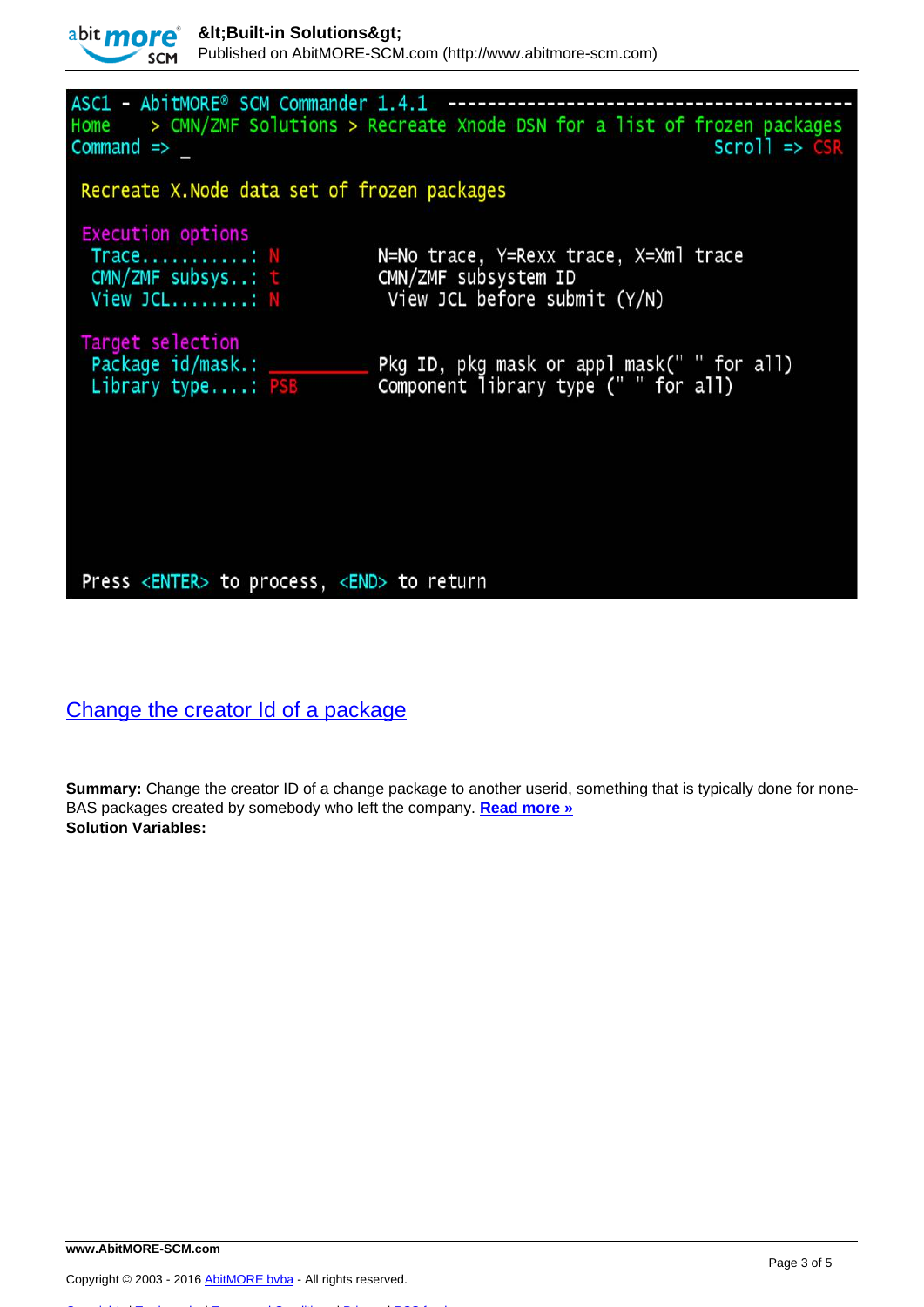

Press <ENTER> to process, <END> to return

[Update install date for all expired packages \(limbo\)](http://www.abitmore-scm.com/products/commander/builtin-solutions/ascz0301)

**Summary:** Mass update the planned install date of all change package with "install date passed" to the new (future) install date. **[Read more »](http://www.abitmore-scm.com/products/commander/builtin-solutions/ascz0301) Solution Variables:** 

[Copyrights](http://www.abitmore-scm.com/legal/copyrights) | [Trademarks](http://www.abitmore-scm.com/legal/trademarks) | [Terms and Conditions](http://www.abitmore-scm.com/legal/terms) | [Privacy](http://www.abitmore-scm.com/legal/privacy) | [RSS feeds](http://www.abitmore-scm.com/rss.xml)